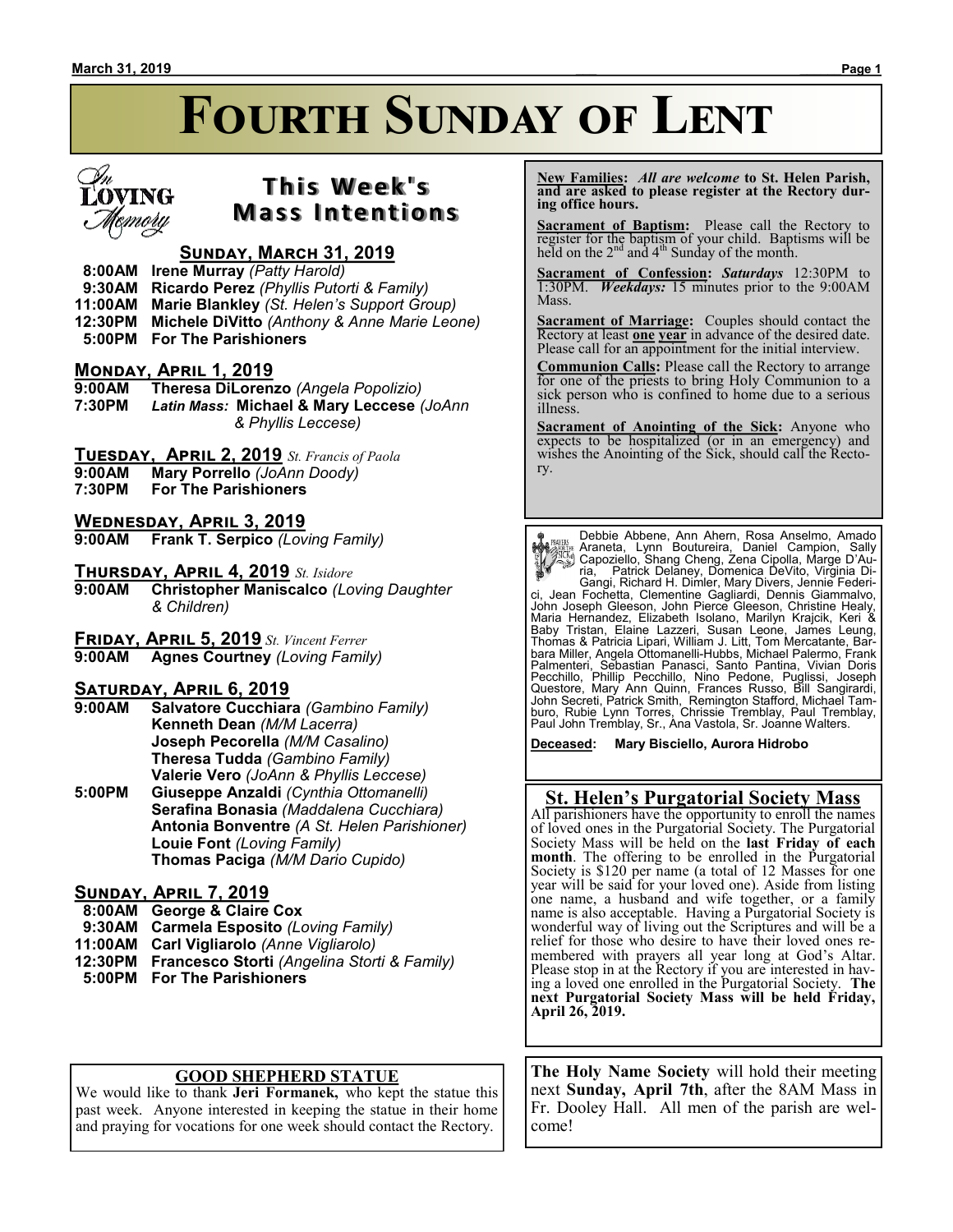## **"The Layman's Lens"**

*A collection of thoughts and perspective through the eyes of an everyday parishioner.*

#### **V. Holding Doors**

How many of us, when we walk into a store, restaurant, school, gym, or even our beautiful Church, hold doors for the people behind us? Why do we do it? Is it because we are keeping Christ's commandment to love our neighbor as we love ourselves? Is it because we would like to have a door held for us? How many of us upon holding the door become agitated when that person does not say "thanks" or even worse, without a grin, without a smile, or not even acknowledgement of our existence? This, many times, prompts us to say sarcastically, "Thank You!!!"; as if to say, where are your manners or are you not gracious?

We need to keep in mind Christ did not want praise on earth for his good deeds, a thank you, no return on his investment of love. He did it out of love, because his Father, Our Father commanded it. He wanted to teach without esteem or being exalted. He often did and said the opposite, imploring all those who had seen his works to not tell others. I think it's important to know why we do good deeds and acts. As it is said in Matthew 5:16, "In the same way, let your light shine before others, so that they may see your good works and give glory to your Father who is in heaven". These kind acts can pass the joys of the Holy Spirit on to others. Not only is it "the right thing to do" but it is our responsibility as Christians to honor God and to love others, care for others, even if it's not reciprocated.

We need to keep in mind Christ loved the world and people around him so much He was willing to die for them, and they didn't love Him back. Yet, upon resurrection, He was exalted and seated at the right hand of the Father. Though holding a door can never equate to martyrdom, these little gestures are examples of how we can love others, complete strangers, to nurture not our egos, but our spirit and soul that will be judged by Christ upon His return. As is written in James 2:26, "Faith without works is dead." Holding a door for someone, without caring about an endearing response, is a perfect example of how we can live the Word of God as Christ himself exemplified.

May God bless us in the name Our Lord Jesus Christ and the Holy Spirit. May your Lenten journey continue to be one of beauty and enlightenment through sacrifice and self-reflection.

| <b>Rosary for Peace New Place, New Time</b>                | The Order of Franciscans Secular meet on the 3rd Satur-    |
|------------------------------------------------------------|------------------------------------------------------------|
| The Rosary for Peace, sponsored by the Saint Helen Secu-   | day of every month in St. Helen's Rectory after the 9AM    |
| lar Franciscan Fraternity, takes place in the Church at    | Mass. Come and learn more about the Franciscan way of      |
| 6:30PM every Wednesday. The group prays for our            | life.                                                      |
| Blessed Mother's intercession to end violence (both do-    | St. Helen's Support Group for the Physically Chal-         |
| mestic and civil) and the persecution of Christians        | lenged meets the first and third Wednesday of every        |
| throughout the world. All parishioners are invited to join | month at 1:30PM in the Rectory meeting room. All are       |
| us. We welcome anyone willing to lead a decade of the      | invited. For further information please call Joan at (718) |
| Rosary in a language other than English.                   | 848-9173.                                                  |



*St. Helen's Rosary Ministry*

*cordially invites all women, mothers, daughters, aunts, nieces, cousins to join us for their*

*Annual Communion Breakfast & May Crowning Sunday, May 5, 2019*

*The celebration begins with 9:30AM Mass, followed by the Crowning of the Blessed Mother*

*Breakfast will be served in the School Cafeteria after the Crowning. Tickets: \$17.00 & \$8.50 for Girls (Children under 7: FREE)*

 *Call Agnes Cummings at 917-716-5898 for tickets or more information.*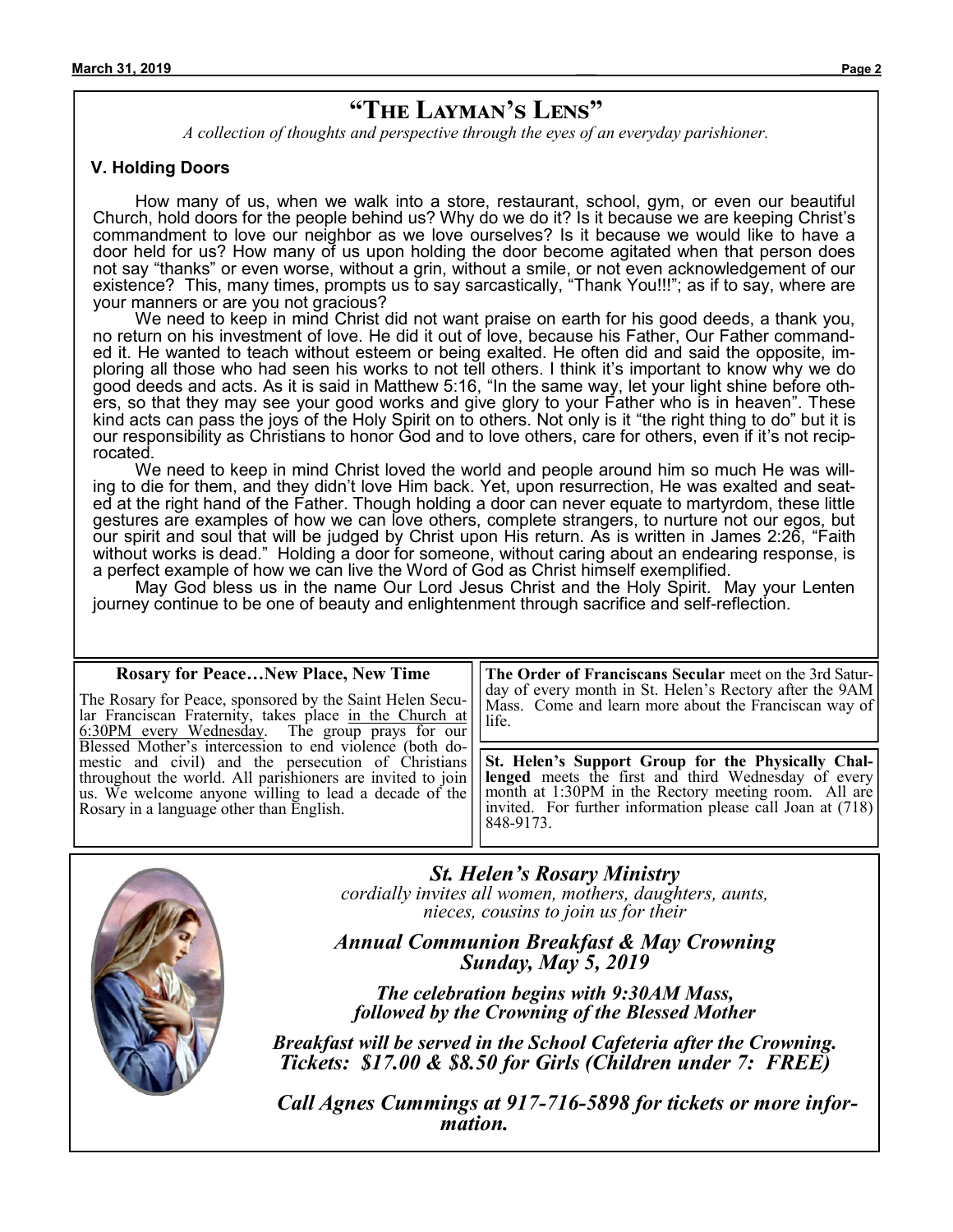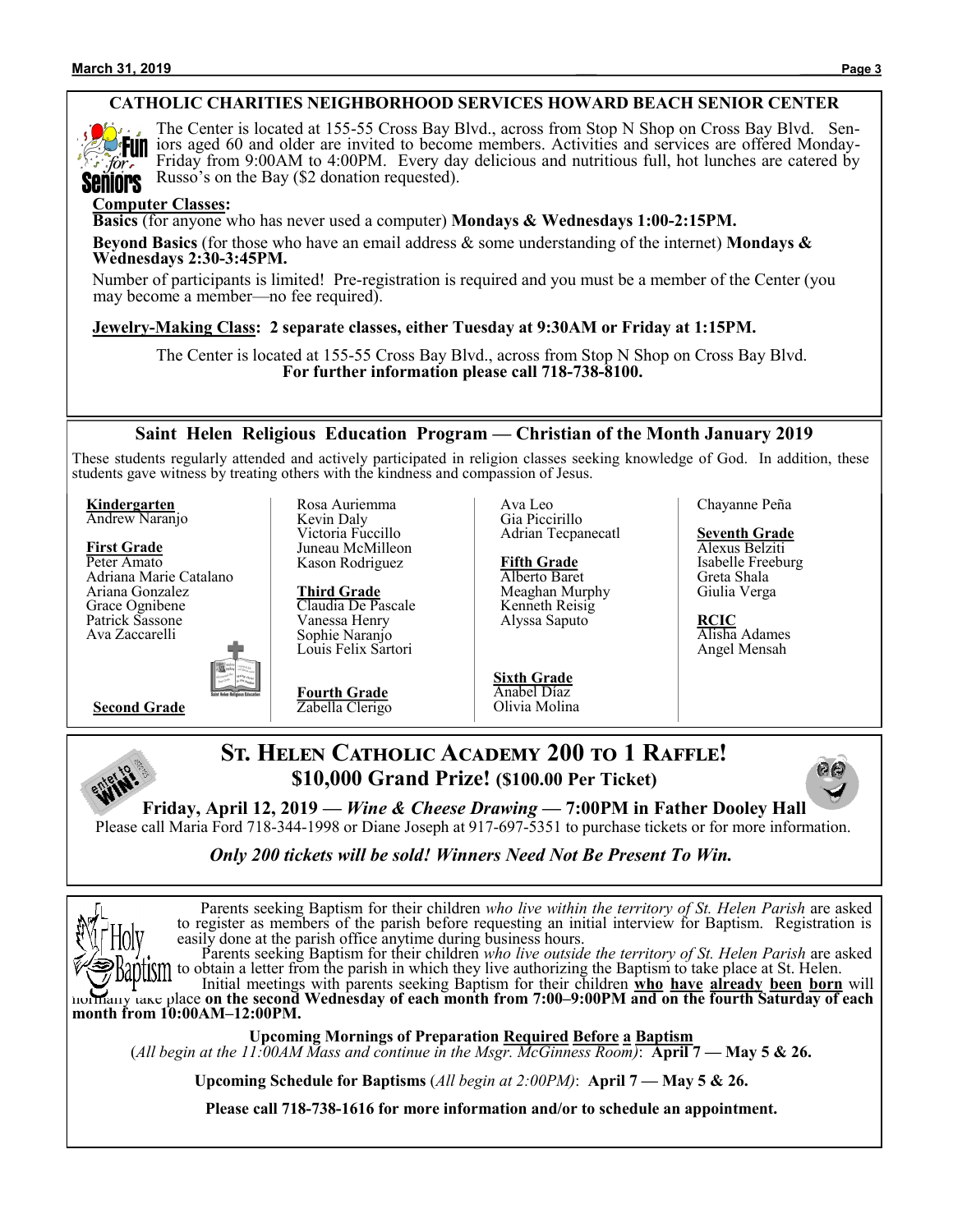#### **March 31, 2019 \_\_\_ \_\_\_\_\_\_Page 4**

**Congratulations to the following St. Helen Catholic Academy students on the Principal's List for the second marking period. To achieve this honor a student must attain an overall average of 95%:**

#### **Grade 7**

Jovanna Donaruma Enza Perna Melanie Snyder Leandro Trovato

**Grade 6** Michael Frank Casillo Gerardo DiBenedetto Julianna Troia

#### **Grade 5**

Joseph Caracciolo-Vitale Jahnna Crasto Alyssa Longo Sienna Martorella Vanessa Parrales Olivia Pudlowski Kaitlyn Rodriguez Tehya Ross Jayden Sturge

**The St. John's University Speech & Hearing Center** (152-11 Union Tpke., Flushing, NY) will be offering **free Hearing Aid Help** thru May 6th. This service is available for anyone who may be experiencing difficulty with their hearing aid. You may call (718) 990-6480 to schedule an appointment.



**South Ozone park Knights of Columbus L.I. Council #197** 94-04 Linden Blvd., Ozone Park, NY (718) 843-9188

#### **Easter Family Movie Night Saturday, April 13, 2019!** 7:00-10:00PM

Pizza, Soda, Beer, Coffee & Cookies included. DONATION: \$20.00 Adults — \$15.00 Seniors 1 entry ticket for 50/50(with every admission)  $$10.00$  children (under 12—No 50/50 entry)

For information call Joe Kasper at 917-912-3492, Jonathan McCool at 347-551-4803 or Mike Kasper at 718-496-8701 **= = = = = = = = = = = = = = = = = =** 

#### **Thinking about joining?** *Join us and help make a difference in our community! Call us to find out more information.*

We also have **hall rental** available (up to 55 people). 10% of our referrals will be donated to the St. Vincent de Paul Group of St. Helen Church. Call us for an appointment to see our hall!

## *St. Helen's Rosary Ministry invites you to join us for a trip to* **The Cloisters and The Shrine of Mother Cabrini**



 *Two Sites in a One-Day Trip!*



**Thursday, June 27, 2019** *Bus leaves St. Helen at 8:30AM—Return around 4:00PM*

**Members: \$45.00 — Non-Members: \$55.00** *Includes comfortable coach bus, guided tour of the Cloisters, visit to Mother Cabrini Shrine, and all gratuities. Café on premises, or bring your own lunch.*

**For more information or to reserve a seat, call Agnes Cummings at (917) 716-5898.**